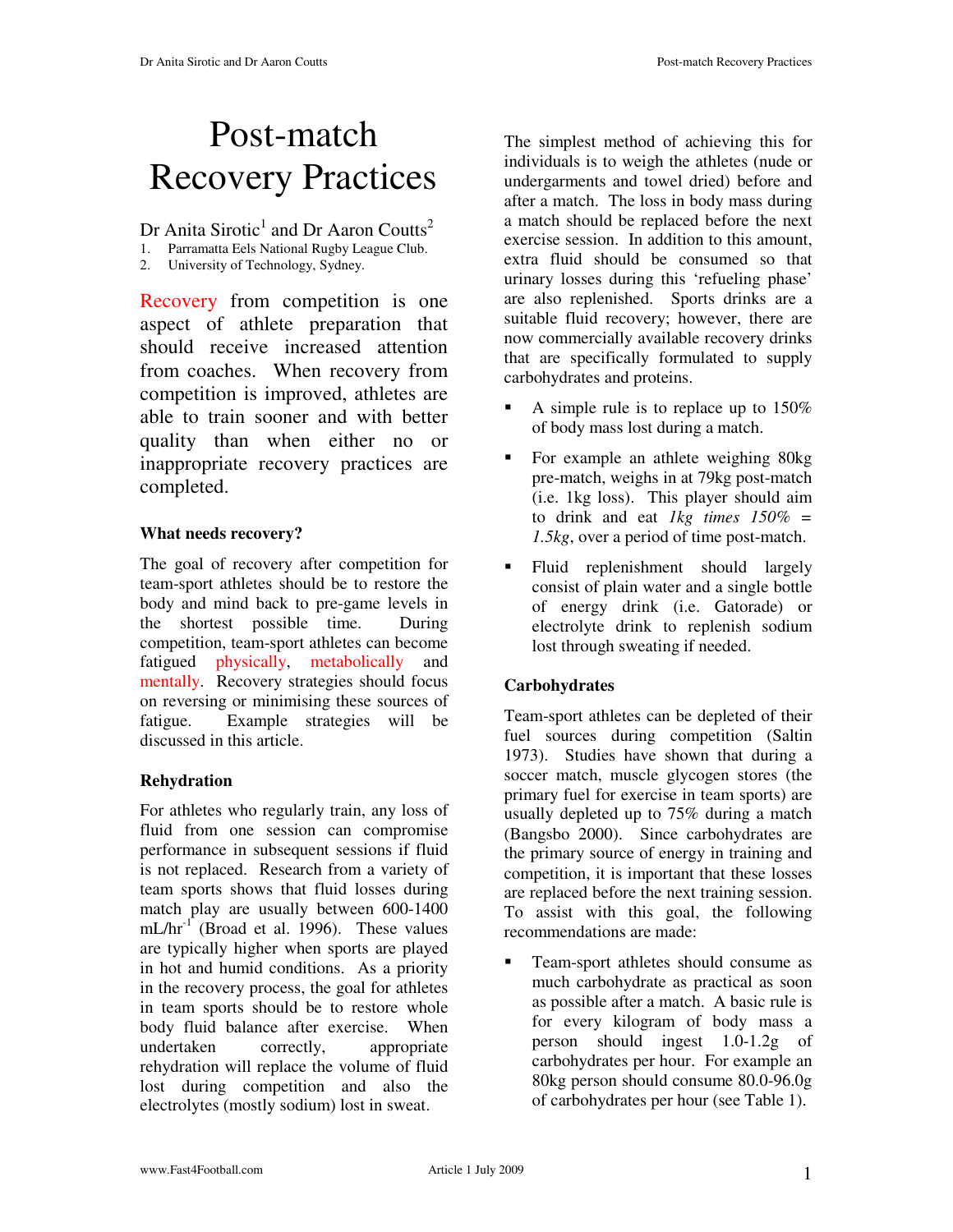- Athletes should choose liquid or solid forms of carbohydrates that are more palatable
- Muscle carbohydrate can be replenished either in a large meal or in smaller snacks.
- Athletes may add some protein with carbohydrates after games to improve post-game muscle resynthesis.
- **Carbohydrates** of moderate to high glycaemic index should be consumed during the recovery period (for example, white bread, watermelon, raisins, soft drinks, lollies or sports drinks) (Burke, Kiens and Ivy 2004).

For compliance, a team approach to carbohydrate and fluid replacement is recommended for recovery immediately after matches. We suggest that athletes consume foods that provide a combination of carbohydrate, protein, vitamins and minerals.

#### **Physiological recovery**

High levels of muscle damage occur in team sports. When muscle fibres are damaged they become tender, sore and stiff. This damage is commonly referred to as delayed onset of muscle soreness (DOMS). DOMS usually appears 24 to 48 hours after games or intense exercise. In an attempt to reduce DOMS, many sporting teams commonly complete a post-match active recovery session. The full value of these sessions is yet to be determined scientifically, but their popularity and continued use suggest that athletes and coaches consider them important in the recovery process. The most common activities for recovery sessions are low-intensity swimming, walking and cycling. Quite often these recovery sessions are completed in a pool or at the beach. It is believed that these 'active recovery' sessions increase the removal of metabolic waste products such as lactate, hydrogen ions and potassium that are produced during team-sport matches. Accelerating the removal of these metabolites may reduce post-match recovery time.

Well-known Australian recovery expert, Angie Calder (2000), suggests that active recovery also assists with increasing blood supply to the fatigued muscle in addition to assisting neurological (nervous system) recovery. Further research still needs to be conducted to determine the efficacy of these methods of recovery.

A viable alternative for recovery activities for team-sport athletes are contrast immersion (hot-cold), cold treatment and/or water massage (Cochrane 2004). Research suggests that these methods may improve recovery after matches by reducing the initial stages of injury/micro injury, stimulate blood flow (heat treatment) and also reduce swelling (cold treatment). It is thought that the pumping effect of hot-cold treatments assists in removing metabolites and reducing the inflammation and swelling that are common after matches. Other effects such as slowing metabolism and speeding the repair of damaged fibres may also be involved. However, regardless of these mechanisms, these treatments definitely feel good and this benefit alone may assist in the psychological recovery of team-sport athletes after the game.

#### **Social recovery**

Competition usually represents the end of an arduous training week. Quite often social activities, either completed as a group or individually, can be used to 'freshen up' athletes. However, coaches sometimes forget to plan for social recovery. This type of recovery refers to the quality of time spent away from competition and training. Social activities (for example movies, reading, socialising with friends etc.) can be useful for lifting the moods of athletes (Calder 2000). Research examining changes in psychological responses to over-reaching in a rugby league team (Coutts and Reaburn 2008) found that when performance was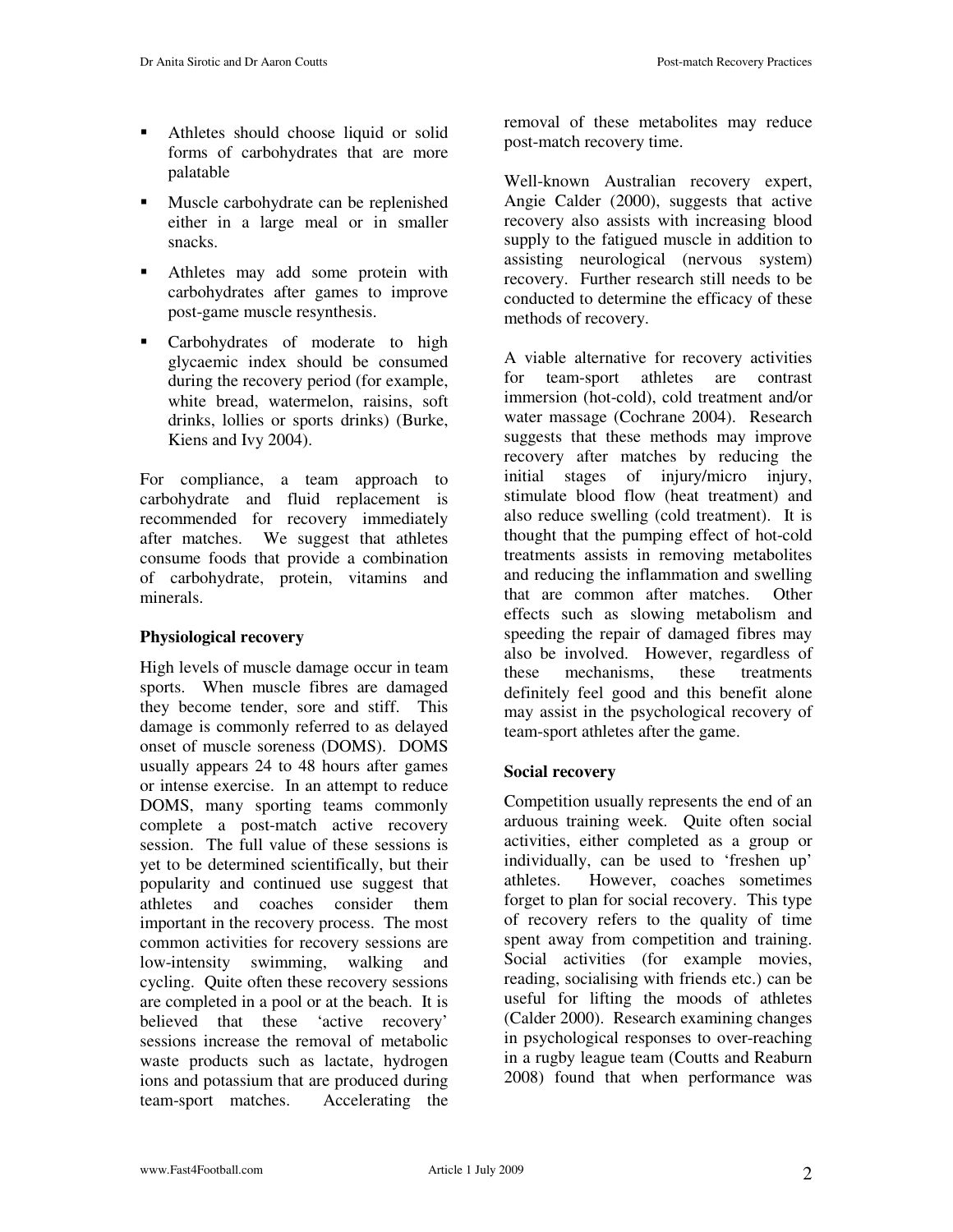reduced at the end of a heavy training period, players also reported a decrease in the frequency of partaking in social recovery activities. We have also observed similar results with over-reached triathletes (Coutts, Wallace and Slattery 2007). This suggests that coaches should allow athletes sufficient time away from training so that social activities can be completed. These social activities may facilitate recovery and therefore improve subsequent training and match performance.

| T TUUUCIS UIT LIIE MATKEL     |                   |                   |                     |                    |                   |
|-------------------------------|-------------------|-------------------|---------------------|--------------------|-------------------|
| <b>Product (Drinks)</b>       | Carbohydrate      | <b>Protein</b>    | Sodium              | Sugar              | Fat               |
| Gatorade 600mL                | 36.0 <sub>g</sub> | 0.0g              | 306.0 <sub>mg</sub> | 36.0 <sub>g</sub>  | 0.0 <sub>g</sub>  |
| Gatorade (Carbohydrate Energy | 79.0 <sub>g</sub> | 0.0g              | 350.0 <sub>mg</sub> | 43.0 <sub>g</sub>  | 0.0 <sub>g</sub>  |
| Formula) 355mL                |                   |                   |                     |                    |                   |
| PowerAde Recovery 450mL       | 33.0 <sub>g</sub> | 7.6g              | 133.0 <sub>mg</sub> | 26.0 <sub>g</sub>  | 0.0g              |
| PowerAde Isotonic 400mL       | 46.0 <sub>g</sub> | 0.0 <sub>g</sub>  | 167.0mg             | 36.0g              | 0.0 <sub>g</sub>  |
| Coca Cola 390mL               | 41.0 <sub>g</sub> | 0.0g              | 39.0 <sub>mg</sub>  | 41.0 <sub>g</sub>  | 0.0g              |
| Coca Cola (Zero) 390mL*       | 0.4g              | 0.2g              | 43.0mg              | 0.0g               | 0.0 <sub>g</sub>  |
| Musashi P30 Shake 375mL       | 27.7 <sub>g</sub> | 30.0 <sub>g</sub> | 187.0 <sub>mg</sub> | 18.0 <sub>g</sub>  | 1.12 <sub>g</sub> |
| BodyScience Nitrovol 80g      | 34.7 <sub>g</sub> | 34.86g            | 115.2mg             | 12.67 <sub>g</sub> | 1.98 <sub>g</sub> |
|                               |                   |                   |                     |                    |                   |
| <b>Product (Snacks)</b>       |                   |                   |                     |                    |                   |
| Musashi Bulk Protein Bar 80g  | 6.0 <sub>g</sub>  | 27.0 <sub>g</sub> | 184.0 <sub>mg</sub> | 2.8 <sub>g</sub>   | 5.8g              |
| PowerBar Performance Bar 60g  | 41.0 <sub>g</sub> | 8.0 <sub>g</sub>  | $230.0$ mg          | 22.0 <sub>g</sub>  | 3.0 <sub>g</sub>  |
| BodyScience Protein Bar 65g   | 6.83g             | 26.0g             | 143.0 <sub>mg</sub> | 6.7g               | 5.01 <sub>g</sub> |
|                               |                   |                   |                     |                    |                   |
| <b>Products (Gels)</b>        |                   |                   |                     |                    |                   |
| Carbo Shotz Energy Gel 45g    | 29.8 <sub>g</sub> | 0.0g              | 36.0mg              | 5.6 <sub>g</sub>   | 0.0 <sub>g</sub>  |
| PowerBar Gel 41g              | 27.0 <sub>g</sub> | 0.0g              | $200.0$ mg          | 10.0 <sub>g</sub>  | 0.0g              |
| BodyScience Energy Gel 45g    | 29.4 <sub>g</sub> | 0.9g              | $109.0$ mg          | 13.2g              | 0.0g              |

#### **Table 1: Comparison of Different Energy Products on the Market**

\*Note minimal carbohydrate and protein content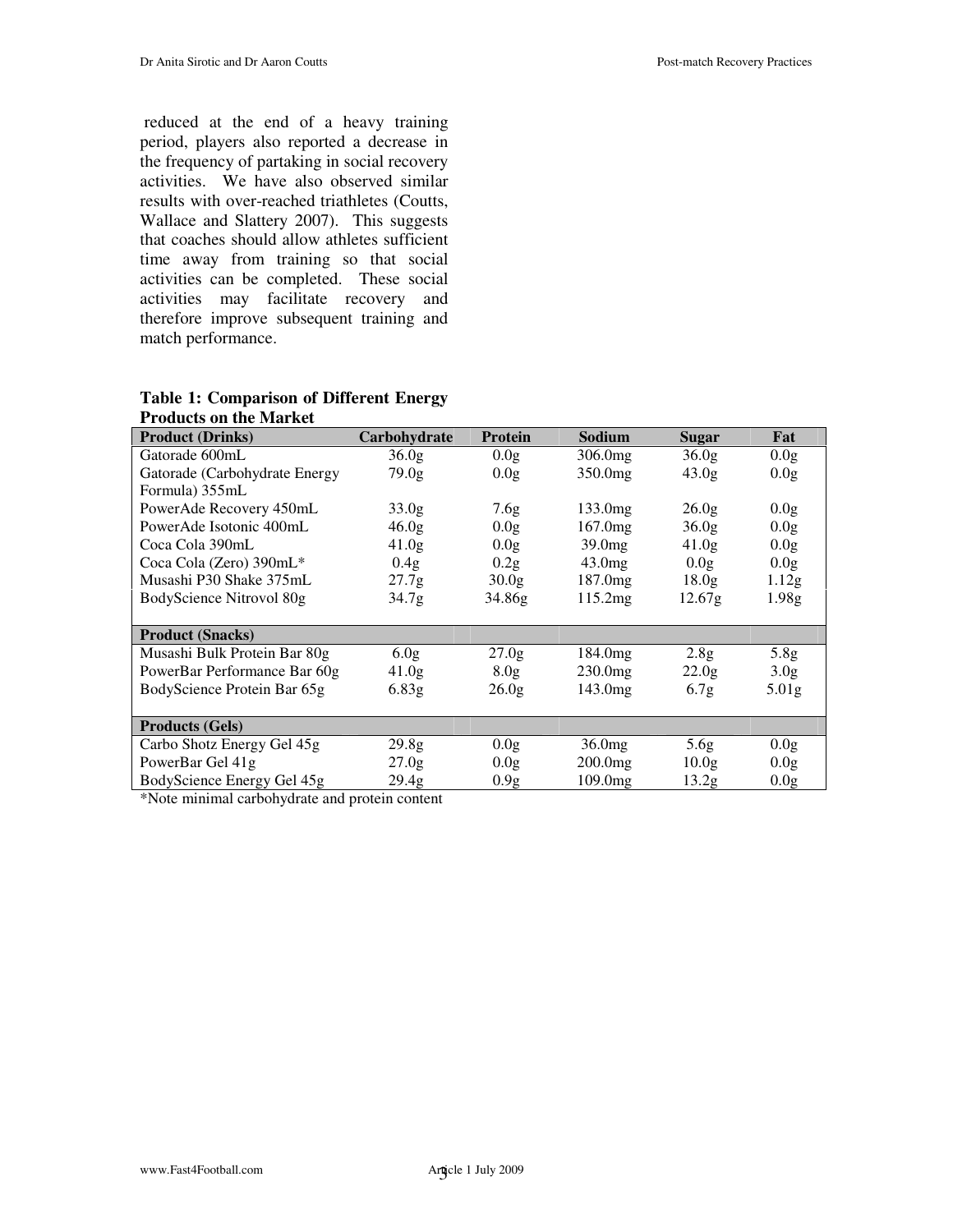## **Suggested routine – post-match recovery strategy**

Listed below are basic recovery practices that can be completed by a team participating at any level. This routine has been structured so that the body can be rehydrated, energy stores can be replenished and muscle can be repaired at an improved rate.

- **1.** Start drinking cool carbohydrates/sports drinks immediately on entering the change rooms. This should continue throughout the recovery session.
- **2.** Have carbohydrate-protein snacks readily available for consumption (for example, meal supplement drinks, sports bars, salad and meat sandwiches).
- **3.** 5-minute walk/jog/stretch routine as soon as practical after the players return to the change rooms.
- **4.** 15-minute recovery circuit, alternating between contrast and active groups:
	- a contrast: hot shower  $(37-43^{\circ}C)/i$ ice bath  $(12-15^{\circ}C)$ . Hot-cold contrasts should be completed at a ratio of 3:1 (hot:cold).
	- b active: bike/walk/stretch at low intensity.
	- c groups to rotate after approximately 6-minutes.
	- d all players finish with a 2-minute ice bath  $(12-15^{\circ}C)$ .
- **5.** Have athletes bring food packs for post-match and have them consume them before leaving after a match.
- **6.** Ensure that the post-match snack consists of carbohydrates that have a high glycaemic index.
- **7.** A post-match meal (that is, 2-3 hours post-game) should also consist of high glycaemic index carbohydrates. Some good examples of these meals are rice dishes, pasta and/or white bread with protein (for example, meat, chicken, etc.)
- **8.** Some athletes have difficulty eating soon after matches, therefore a meal replacement drink (for example, Sustagen or Protein Plus) can be useful.